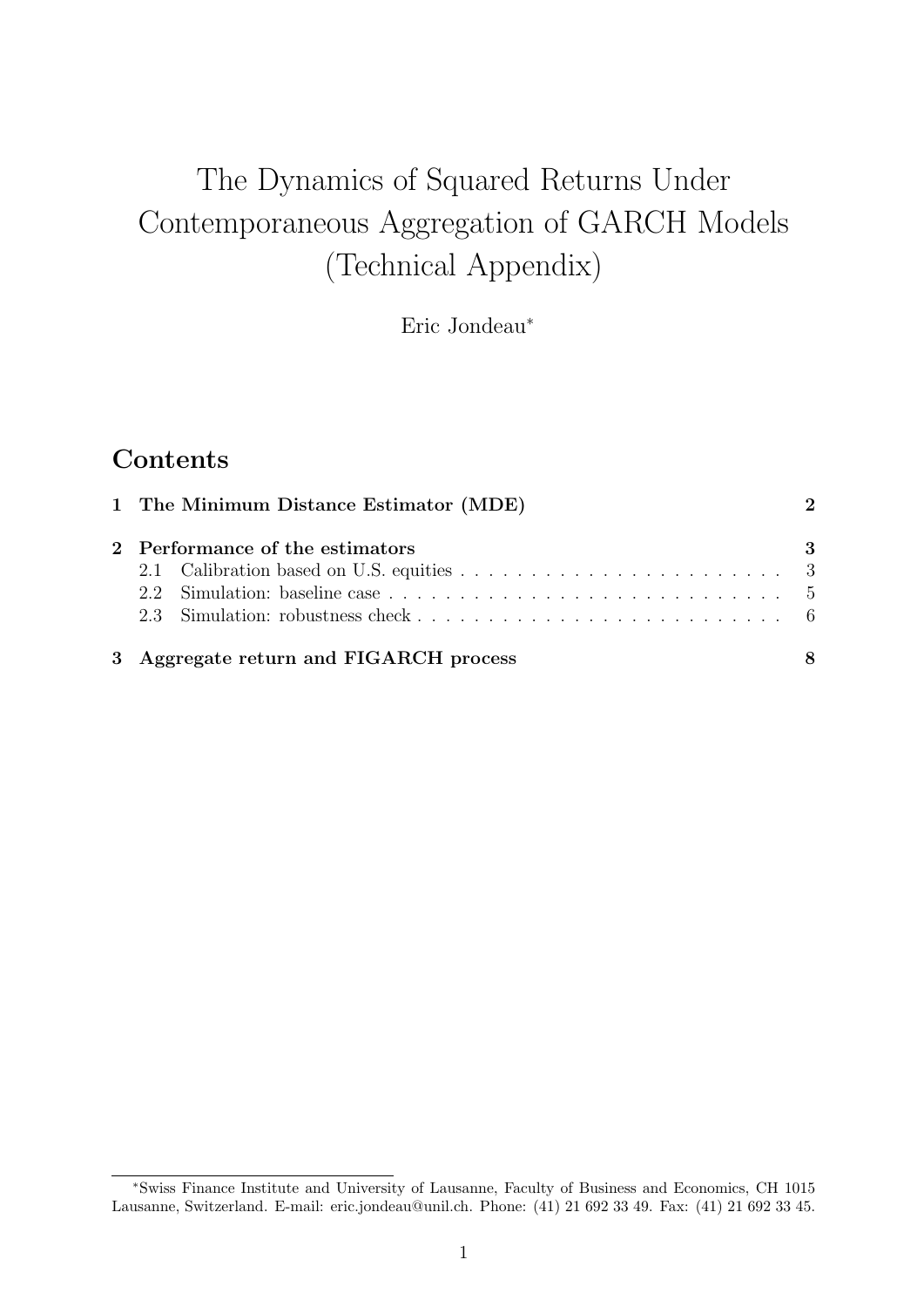### 1 The Minimum Distance Estimator (MDE)

An alternative estimator, which does not rely on QMLE, has been proposed by Baillie and Chung  $(2001)$  in the context of a GARCH $(1,1)$  process. This minimum distance estimator (MDE) is motivated by the idea of replicating some properties of the data. A typical example of such properties is the autocorrelogram of the aggregate squared returns. The objective of the estimator is then to minimize the distance between the theoretical autocorrelations and their empirical counterparts. It is described more precisely in the following definition.

**Definition 1** The Minimum-Distance Aggregation-Corrected Estimator MD-ACE( $K_{\Lambda}$ ,  $K_{\Phi}, K_{\rho}$ ), denoted by  $\theta_{AC}^{MD} = (\Lambda_1, \cdots, \Lambda_{K_{\Lambda}}, \Phi_1, \cdots, \Phi_{K_{\Phi}})'$ , is defined as:

$$
\theta_{AC}^{MD} \in \arg\min_{\theta} \quad (\hat{\rho} - \rho(\theta))' W (\hat{\rho} - \rho(\theta)), \tag{1}
$$

where  $\rho(\theta) = (\rho_1(\theta), \cdots, \rho_{K_{\rho}}(\theta))'$  and  $\hat{\rho} = (\hat{\rho}_1, \cdots, \hat{\rho}_{K_{\rho}})'$  denote the first  $K_{\rho}$  theoretical autocorrelations of an  $ARMA(K_A, K_{\Phi})$  process and their empirical counterparts, respectively, and W is a weighting matrix. The constant term is estimated by  $\Omega_p$  =  $(1 - \sum_{k=1}^{K_{\Lambda}} \Lambda_k) E[X_{p,t}].$ 

A usual choice for the weighting matrix  $W$  is a consistent estimate of the inverse of the covariance matrix of  $\hat{\rho}$ . The theoretical autocorrelations  $\rho(\theta)$  are obtained using the approach described in Brockwell and Davis (1991, section 3.3). The asymptotic distribution of the MDE is given by:

$$
\sqrt{T}(\hat{\theta}_{AC}^{MD} - \theta_0) \sim N(0, V_0^{MD}),
$$

where  $V_0^{MD} = (D'_0 C_0^{-1} D_0)^{-1}$  is the asymptotic covariance matrix of  $\hat{\theta}_{AC}^{MD}$ ,  $C_0$  is the asymptotic covariance matrix of  $\hat{\rho}$ , and  $D_0 = \partial \rho(\theta)/\partial \theta$  is evaluated at the true parameter value  $\theta_0$ .

As the innovation  $v_{p,t}$  is not an i.i.d. process, we follow the robust approach proposed by Baillie and Chung (2001). The asymptotic covariance matrix of  $\hat{\rho}$ ,  $C_0$ , is estimated using the Newey and West (1987) procedure,  $\hat{C}_{NW} = \hat{\gamma}_0^{-2} \hat{V}_v$ , where  $\hat{\gamma}_0 = (1/T) \sum_{t=1}^T v_{p,t}^2$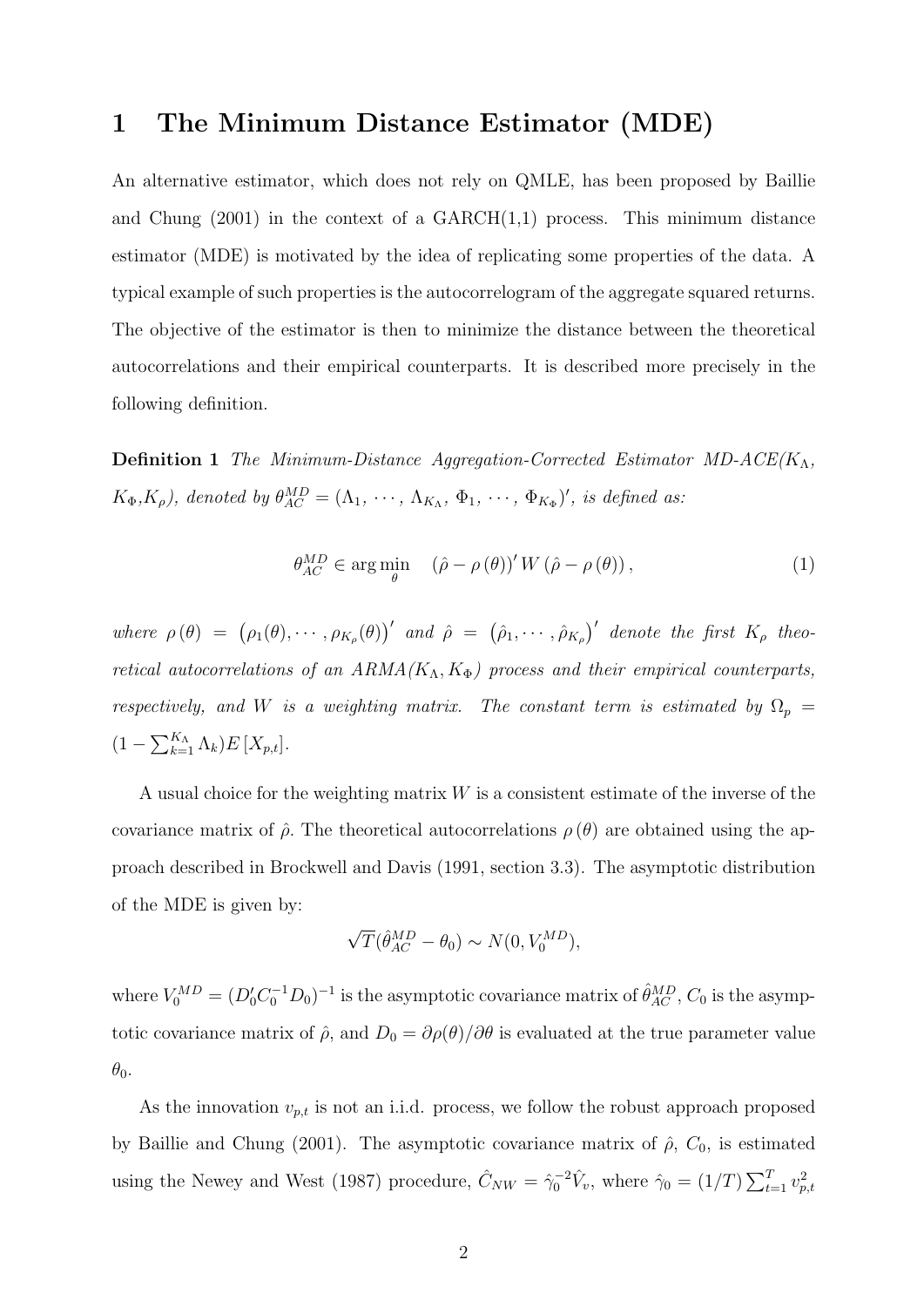and

$$
\hat{V}_v = \hat{\Gamma}_0 + \sum_{j=1}^q \left(1 - \frac{j}{1+q}\right)(\hat{\Gamma}_j + \hat{\Gamma}'_j),
$$

with  $\hat{\Gamma}_j = (1/T) \sum_{t=j+1}^T Z_t^* Z_{t-1}^*$  $\int_{t-j}^{*\prime}$  and

$$
Z_t^* = \begin{pmatrix} v_{p,t}v_{p,t-1} - \rho_1(\hat{\theta})v_{p,t}^2 \\ \vdots \\ v_{p,t}v_{p,t-K_{\rho}} - \rho_{K_{\rho}}(\hat{\theta})v_{p,t}^2 \end{pmatrix}.
$$

## 2 Performance of the estimators

This section aims at evaluating the finite-sample properties of the estimator. This evaluation is based on Monte-Carlo simulations, which reproduce the properties of a large sample of U.S. equities. We find that the ACE provides unbiased estimates of the parameters driving the aggregate squared returns.

#### 2.1 Calibration based on U.S. equities

The calibration of the individual parameters for the Monte-Carlo simulations is based on a sample of 70 U.S. companies between January 1988 and December 2013 for a total of  $T = 6,783$  daily observations.<sup>1</sup> This subsection aims at describing the main properties of the parameter estimates, which will be used for the simulations.

Table 1 reports some summary statistics on the individual variance parameters of each of the 70 individual stocks and the covariance parameters of each of the 2,415 pairs of stocks, using the flexible GARCH approach of Ledoit et al. (2003). The cross-section mean estimates of the variance parameters  $\alpha_i$ ,  $\beta_i$ , and  $\gamma_i$  are 0.054, 0.938, and 0.991, respectively (Panel A), the mean estimates of the covariance parameters  $\alpha_{ij}$ ,  $\beta_{ij}$ , and  $\gamma_{ij}$ are 0.036, 0.944, and 0.980, respectively (Panel B).<sup>2</sup> For the calibration of the individual parameters, we adjust a Beta distribution to each set of parameters  $(\alpha_i, \alpha_{ij}, \beta_i, \beta_{ij}, \gamma_i, \gamma_{ij})$ .

<sup>&</sup>lt;sup>1</sup>The sample is composed of all the companies belonging to the S&P 100 at the end of 2013, for which prices were available over the 1988-2013 period. The estimations starts in 1988 because the October 1987 crash was found to affect the estimation of the model.

<sup>&</sup>lt;sup>2</sup>These numbers are consistent with the restrictions  $\alpha_{ij}^2 < \alpha_i \alpha_j$  and  $\beta_{ij}^2 < \beta_i \beta_j$ , required to ensure the positive semi-definiteness of A and B (Assumption 1). This obviously results in the same observation for the persistence parameter, i.e.,  $\gamma_{ij}^2 < \gamma_i \gamma_j$ .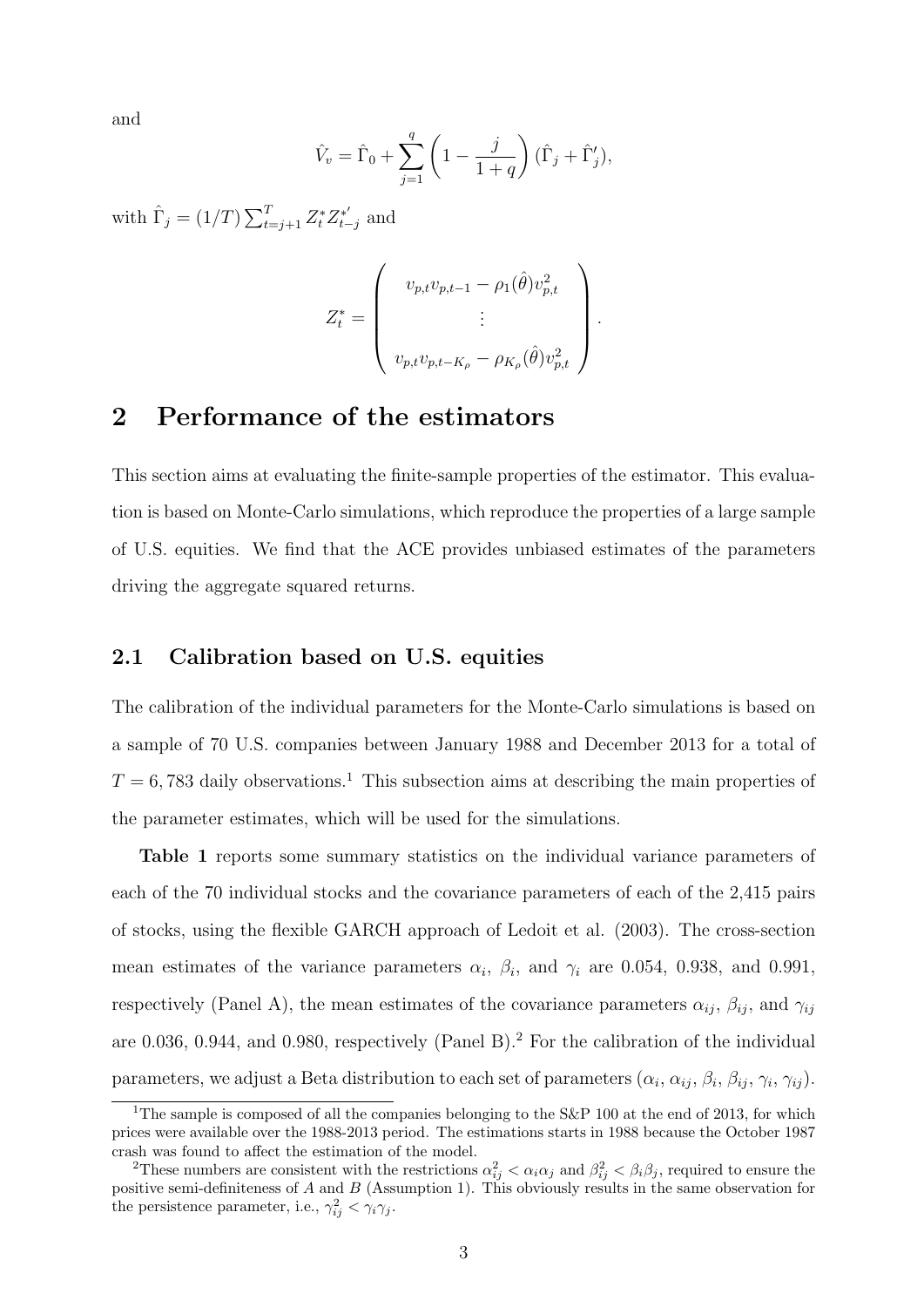The table reports the estimates of parameters  $p$  and  $q$  for each distribution. As there are some significant differences between the characteristics of the variance parameters and the covariance parameters, we mostly focus in the sequel on the covariance parameters, which have the dominant role in the aggregate variance (97.2% of the terms involved). Figure 1 displays the histogram of the parameters  $\{\vartheta_{ij}\}\$  and the estimated Beta distribution  $f_{\theta}(\theta)$ , for  $\theta = \alpha$ ,  $\beta$ , and  $\gamma$ . The fit of the actual parameters is very good for all the sets of parameters. We notice that the range of values is in fact rather narrow. All the estimates of  $\alpha_{ij}$  range between 0.01 and 0.06 and all the estimates of  $\gamma_{ij}$  are above 0.94.

For simulation purpose, another important property is the dependence between the individual parameters. Clearly, we cannot simulate  $\alpha$  and  $\beta$  independently from each other because it could imply values of  $\gamma$  larger than 1. To address this issue, we measure the correlation between the individual parameters estimated on U.S. equities (Panel C). The table reveals that  $\gamma_{ij}$  is positively and strongly correlated with  $\beta_{ij}$  but weakly correlated with  $\alpha_{ij}$  (0.820 and −0.136, respectively). Therefore, in the Monte-Carlo experiments, we simulate parameters  $\alpha_i$  and  $\gamma_i$  from independent Beta distributions with the parameters p and q reported in Panel A. Parameters  $\alpha_{ij}$  and  $\gamma_{ij}$  are also drawn from independent Beta distributions with the parameters  $p$  and  $q$  reported in Panel B. Then, we define  $\beta_i = \gamma_i - \alpha_i$  and  $\beta_{ij} = \gamma_{ij} - \alpha_{ij}$ .

Similarly, simulating  $\omega$  and  $\gamma$  independently from each other could generate extremely erratic values for  $h = \omega/(1 - \gamma)$ , when  $\gamma$  is close to 1. From Panel C, we notice that the correlation is highly negative between  $\gamma_{ij}$  and  $\omega_{ij}$  but weakly positive between  $\gamma_{ij}$  and  $h_{ij}$  (−0.659 and 0.225, respectively). Therefore, we draw the unconditional variances  $h_i$ from a symmetric Beta distribution with  $p_{h_v} = q_{h_v} = 3$  in the range  $[\underline{h}_v, \overline{h}_v]$  and the unconditional covariances  $h_{ij}$  from a Beta distribution with  $p_{h_c} = q_{h_c} = 3$  in the range  $[\underline{h}_c, \overline{h}_c]^3$  We then define the constant terms as  $\omega_i = (1 - \gamma_i)h_i$  and  $\omega_{ij} = (1 - \gamma_{ij})h_{ij}$ .

<sup>&</sup>lt;sup>3</sup>More precisely, if  $\tilde{h}_i$  is drawn from a standard Beta $(p_h, q_h)$  distribution, the unconditional variance is defined as from  $h_i = \underline{h} + (\overline{h} - \underline{h})\tilde{h}_i$ , where  $\underline{h}$  and  $\overline{h}$  denote the minimum and maximum estimates of the unconditional variances, respectively. The choice of  $p_h = q_h = 3$  ensures that the resulting  $h_i$  are rather dispersed in the interval  $\left[\underline{h}, \overline{h}\right]$ .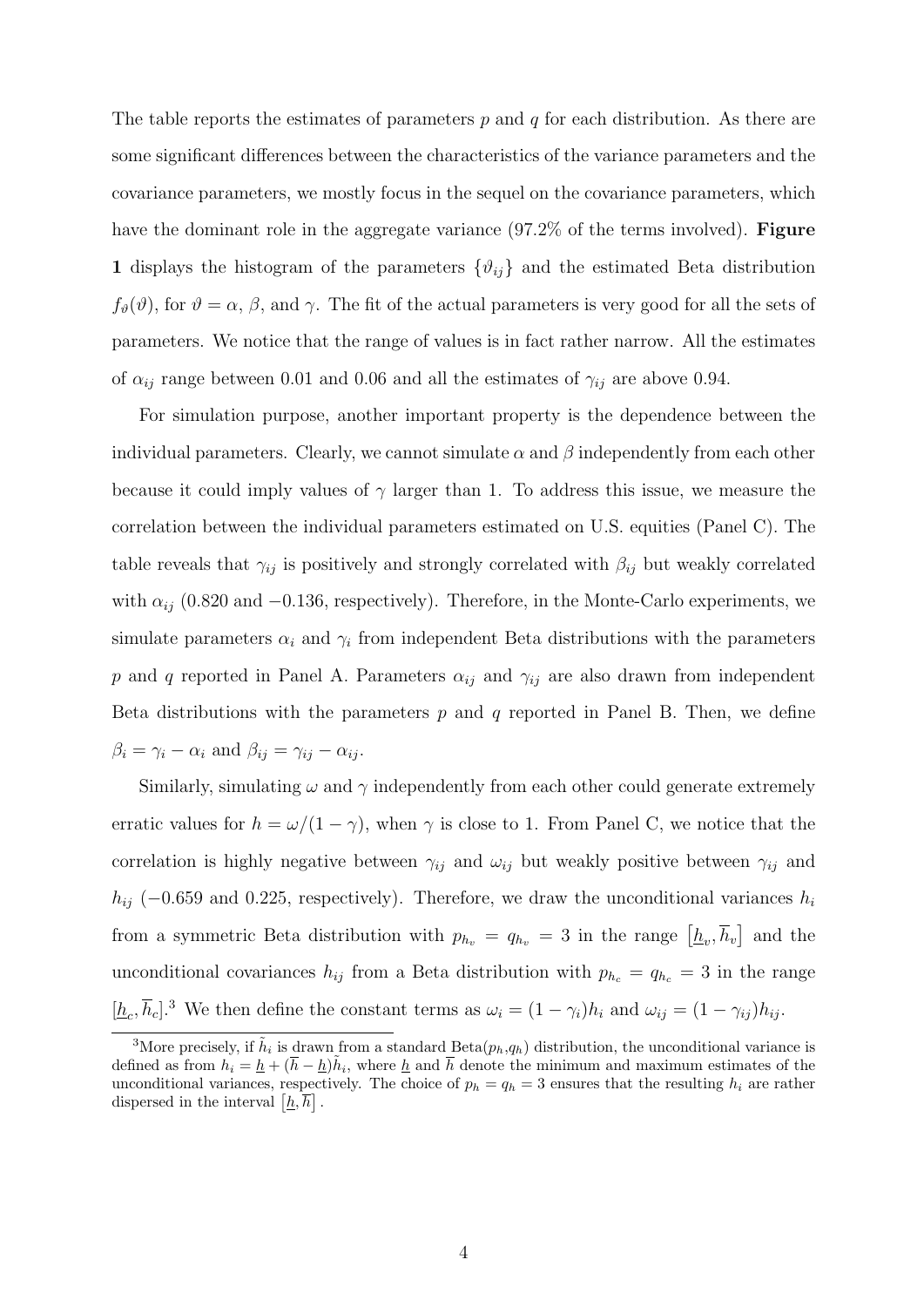#### 2.2 Simulation: baseline case

For each simulation, samples of variance parameters  $(\alpha_i, \gamma_i, h_i)$  and covariance parameters  $(\alpha_{ij}, \gamma_{ij}, h_{ij})$  for  $i, j = 1, \cdots, N$ , are drawn from their respective distribution, as described in the previous subsection. Then N time-series of individual innovations  $\{z_{i,t}\}_{t=1,\dots,T}$ are drawn from a normal  $N(0, 1)$  distribution and the unexpected returns  $\{\varepsilon_{i,t}\}_{t=1,\dots,T}$  are constructed for  $i = 1, \dots, N$ . The portfolio unexpected return  $\{\varepsilon_{p,t}\}_{t=1,\dots,T}$  is obtained by aggregation with portfolio weights  $w = (1/N, \dots, 1/N)'$ . Finally, the parameters driving the aggregate squared return  $X_{p,t} = \varepsilon_{p,t}^2$  are estimated from aggregate data only.

We consider two alternative estimators in order to evaluate the magnitude of the bias induced by imposing parameter homogeneity when deriving the aggregate squared return dynamics. The first one is the QMLE of the strong  $GARCH(1,1)$  process, which implicitly assumes parameter homogeneity:

$$
h_{p,t} = \Omega_p + \Psi_1 X_{p,t-1} + \Phi_1 h_{p,t-1}.
$$
\n(2)

The second estimator is the Least-Square ACE of the weak  $GARCH(K_A, K_{\Phi})$  process, which allows parameter heterogeneity:<sup>4</sup>

$$
X_{p,t} = \Omega_p + \sum_{k=1}^{K_{\Lambda}} \Lambda_k X_{p,t-k} + v_{p,t} - \sum_{k=1}^{K_{\Phi}} \Phi_k v_{p,t-k}.
$$
 (3)

In the baseline case, the number of observations is  $T = 6,000$  and the number of assets is  $N = 20$  or 40. Each experiment is based on 1,000 replications. It should be noticed that these simulation experiments are not designed to exactly match all the features observed on U.S. equity returns, but rather to mimic some of their main properties.<sup>5</sup>

Table 2 reports summary statistics of parameter estimates for the QMLE and ACE procedures. We begin with the case  $N = 20$ , which is a realistic number of asset classes in a strategic allocation approach. For the ACE, we report the estimates of  $\{\Omega_p, \Psi_1, \Phi_1, \Lambda_1\},$ for comparability with the QMLE, as well as the estimates of the Beta parameters  $p$  and

<sup>&</sup>lt;sup>4</sup>The Least-Square ACE estimator is based on  $K_{\Lambda} = 10, 20,$  and 40 lags and  $K_{\Phi} = 5$  lags, so that the first five terms  $\Phi_i$ ,  $i = 1, \dots, 5$ , are freely estimated.

<sup>5</sup>For instance, actual data may be generated by asymmetric GARCH processes and/or fat-tailed innovations. These features are not introduced in the experiment.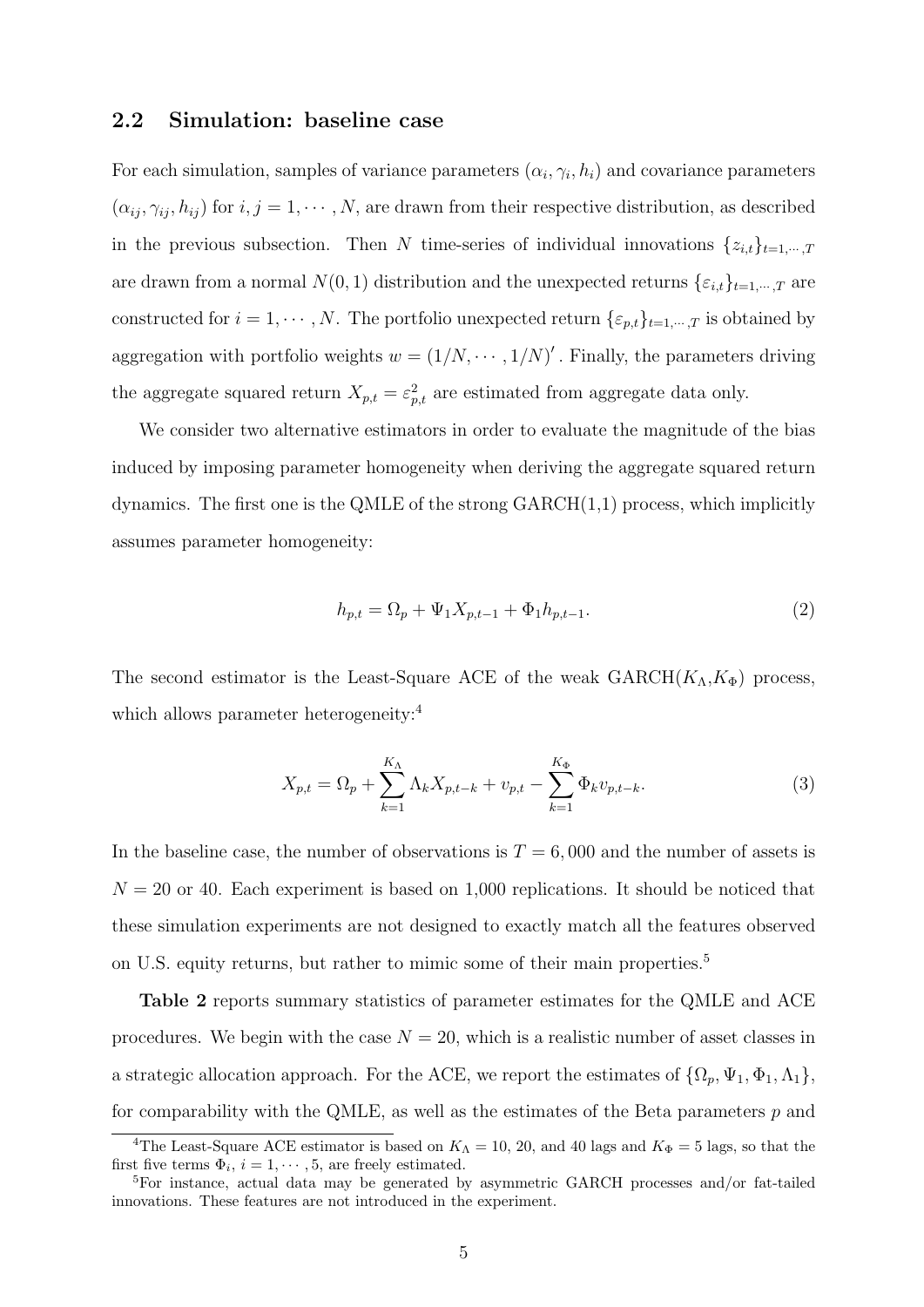q. As expected, the QMLE provides biased estimates of the variance parameters. The most striking result is the severe downward bias in the  $\gamma$ -type parameter  $(\Lambda_1 = \Psi_1 + \Phi_1)$ . The median estimate is 0.835, while the expected value is 0.97. This bias is not due to the estimation of the  $\alpha$ -type parameter  $(\Psi_1)$ , as its median estimate is equal to 0.041, which is rather close to the expected value 0.033 with a narrow confidence interval. On the opposite, the median estimate of the  $\beta$ -type parameter  $(\Phi_1)$  is far from the expected value (0.794 instead of 0.937) with a large uncertainty across simulations. Increasing the number of assets does not help estimating the persistence parameter, as the value of  $\Lambda_1$  is still severely underestimated even with  $N = 40$  (with a median estimate of 0.777). This result indicates that the QMLE is not able to generate the high persistence found in the simulated aggregate squared returns.

With regard to the ACE, the table reveals that for  $N = 20$  the persistence parameter  $\Lambda_1$  is correctly and precisely estimated to be 0.977 for both values of  $K_\Lambda$  (20 and 40). This result suggests that a moderate number of additional lags is sufficient to correct for the aggregation bias. The parameter  $\Psi_1$  is also very well estimated, with median estimates of 0.034 and 0.039, respectively. Increasing the number of assets in the portfolio does not alter the parameter estimates significantly. This result is important, because it suggests that the ACE is able to reproduce rather closely the properties of the aggregate process, even for a relatively small number of assets.

#### 2.3 Simulation: robustness check

To evaluate the robustness of the results presented above, we performed additional simulation experiments based on alternative assumptions regarding the range of the unconditional correlations, the distribution of the innovation process, and the choice of the portfolio weight vector. All simulation results, based on  $T = 6,000$  and  $N = 40$  assets, are reported in Table  $3.<sup>6</sup>$ 

 $6$ Other experiments essentially left the patterns already described unaltered. In particular, there is no sizable effect on the parameter estimates when the number of lags in the ACE ( $K_{\Phi}$  and  $K_{\Lambda}$ ) is increased or when the range of the unconditional variances is widened. The results, not reported in order to save space, are available upon request.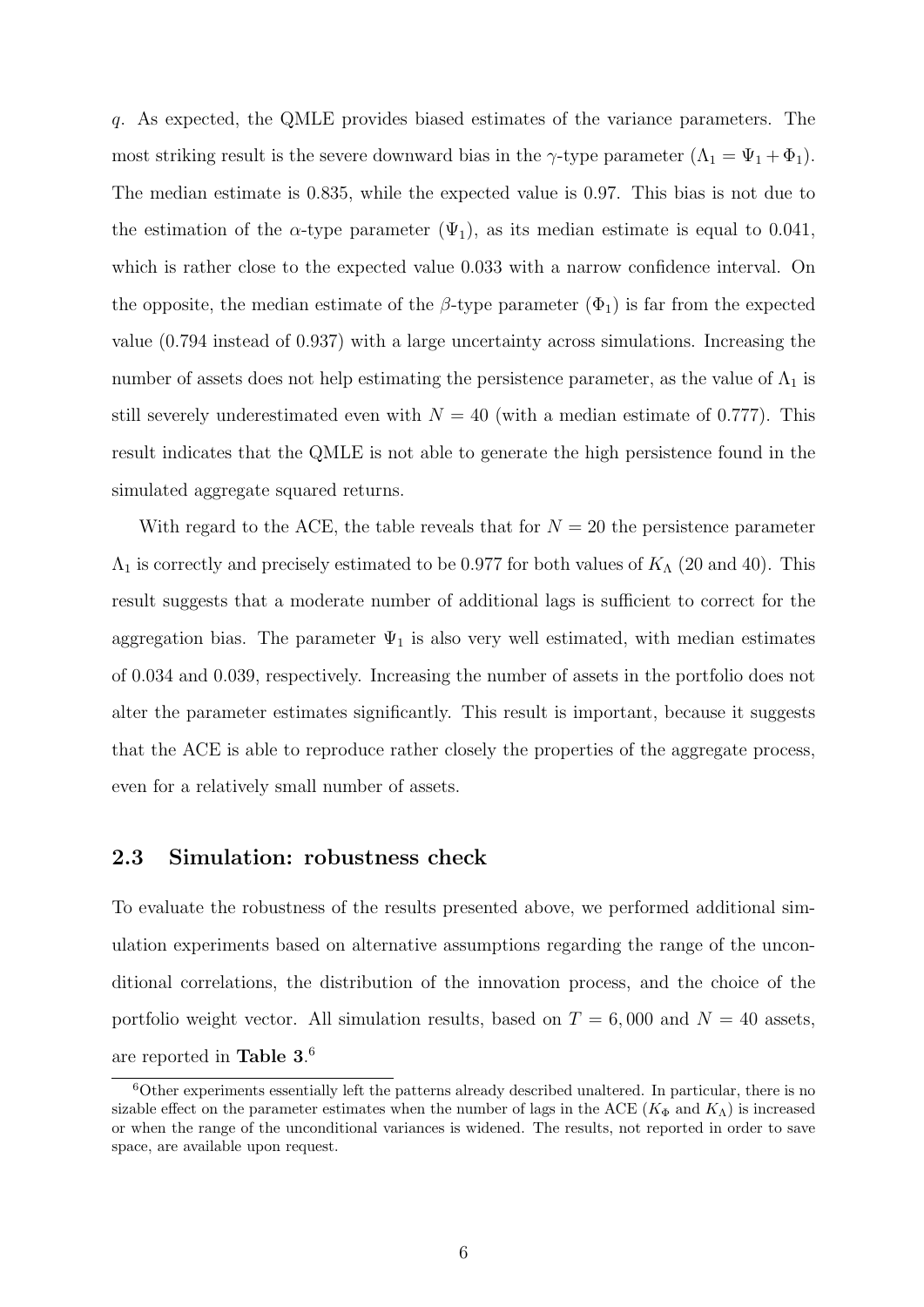The first experiment relies on the effect of increasing the correlation between the assets. As outlined by Zaffaroni (2006), dynamic conditional heteroskedasticity of the aggregate process requires a sufficiently strong cross-correlation. While the baseline case was calibrated with a moderate positive correlation using the mean value found on U.S. stocks (0.167), this experiment considers the case of highly correlated assets ( $\rho_{ij} \in [0.75; 0.9]$ ). As Panel A reveals, the median estimate of the persistence parameter  $\Lambda_1$  obtained from the QMLE is slightly larger than in the baseline case (0.804), and therefore far below the expected value. The estimate of  $\Psi_1$  remains close to the expected value. The ACE turns out to be very robust to changes in the range of correlations across assets. The estimate of  $\Lambda_1$  only slightly decreases towards its expected value.

In the second experiment, the innovation process has a non-normal distribution. Although  $z_{i,t}$  has been assumed to be normally distributed so far, it is well known that the empirical distribution of asset returns is often asymmetric and/or fat-tailed. The interaction between the variance dynamics and the distribution properties of returns has been highlighted by Engle (1982) and more recently by He and Teräsvirta (1999). To illustrate the consequences of innovations drawn from distributions with fat tails, Panel B reports the results for a t distribution with 5 degrees of freedom. As expected, the magnitude of the bias in the QMLE is increased. The median estimates of the parameter  $\Lambda_1$  produced by the QMLE is increased from 0.777 for normal innovations to 0.871 for  $t(5)$  innovations. Introducing asymmetry into the innovation distribution through a skewed t distribution does not further affect these parameter estimates with any significance. Again, the properties of the ACE are not altered by the change in the conditional distribution regardless of the number of lags  $K_{\Lambda}$ . This result is consistent with the fact that the ACE, which is based on Least-Square estimation, does not rely on any particular distributional assumption (provided the innovation's fourth moment is finite).

The last experiment evaluates the effect of the portfolio weights on the performance of the estimators. While the previous simulations were based on equal weights, we consider now a portfolio with short sales allowed: weights are randomly drawn between −0.2 and 0.2, with the sum of the weights equal to 1. Again, the table reveals that the QMLE severely underestimates the persistence parameter, although to a lesser extent (Panel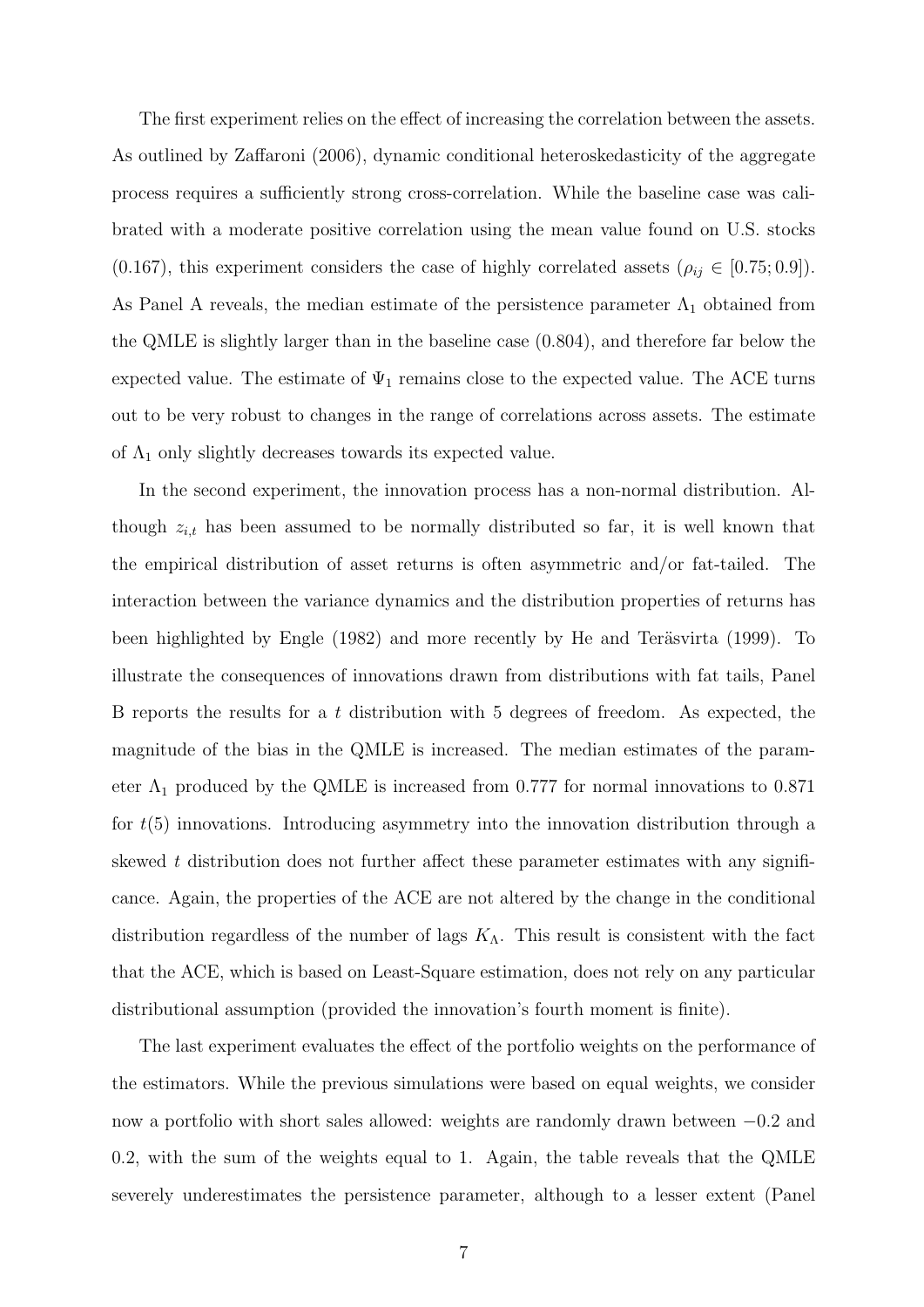C). On the opposite, the ACE produces parameter estimates that are very close to the expected values. These results suggest that positivity restrictions on portfolio weights are not required to obtain consistent estimators of the parameters driving aggregate squared returns. The ACE easily accommodates portfolios with different weights or even with short sales.

# 3 Aggregate return and FIGARCH process

The literature has put forward that squared returns often display some long memory features, in particular through a slowly decreasing autocorrelation function. This result was conjectured by Ding and Granger (1996), in the light of the empirical evidence reported by Ding, Engle, and Granger (1993). Kazakevicius et al. (2004) and Zaffaroni (2006) have shown that in fact long memory does not hold in the *n*-component specification analyzed by Ding and Granger. The autocorrelation function is indeed slowly decaying, but the aggregate process is still covariance stationary. This result holds provided one assumes the individual processes to be fourth-order stationary. This is admittedly a strong assumption, although it is relatively standard in the literature.

To investigate this issue more in detail, we estimate a  $FIGARCH(1,d,1)$  process on the aggregate data, following the approach developed by Baillie et al. (1996). With our notations, we have:

$$
(1 - L)^d X_{p,t} = \tilde{\Omega}_p + \tilde{\Lambda}_1 (1 - L)^d X_{p,t-1} + v_{p,t} - \tilde{\Phi}_1 v_{p,t-1},
$$
\n(4)

where  $0 < d < 1$  is the parameter of fractional differenciation. When  $d > 0$ , the process has long memory, in the sense that the sequence of absolute autocorrelations does not converge to a finite limit.

Parameter estimates are reported in Table 4. The long-memory parameter d turns out to be significant with a p-value of  $1.3\%$ . However, its value  $(0.27)$  is relatively low compared to usual estimates found on other markets (such as commodities or currencies).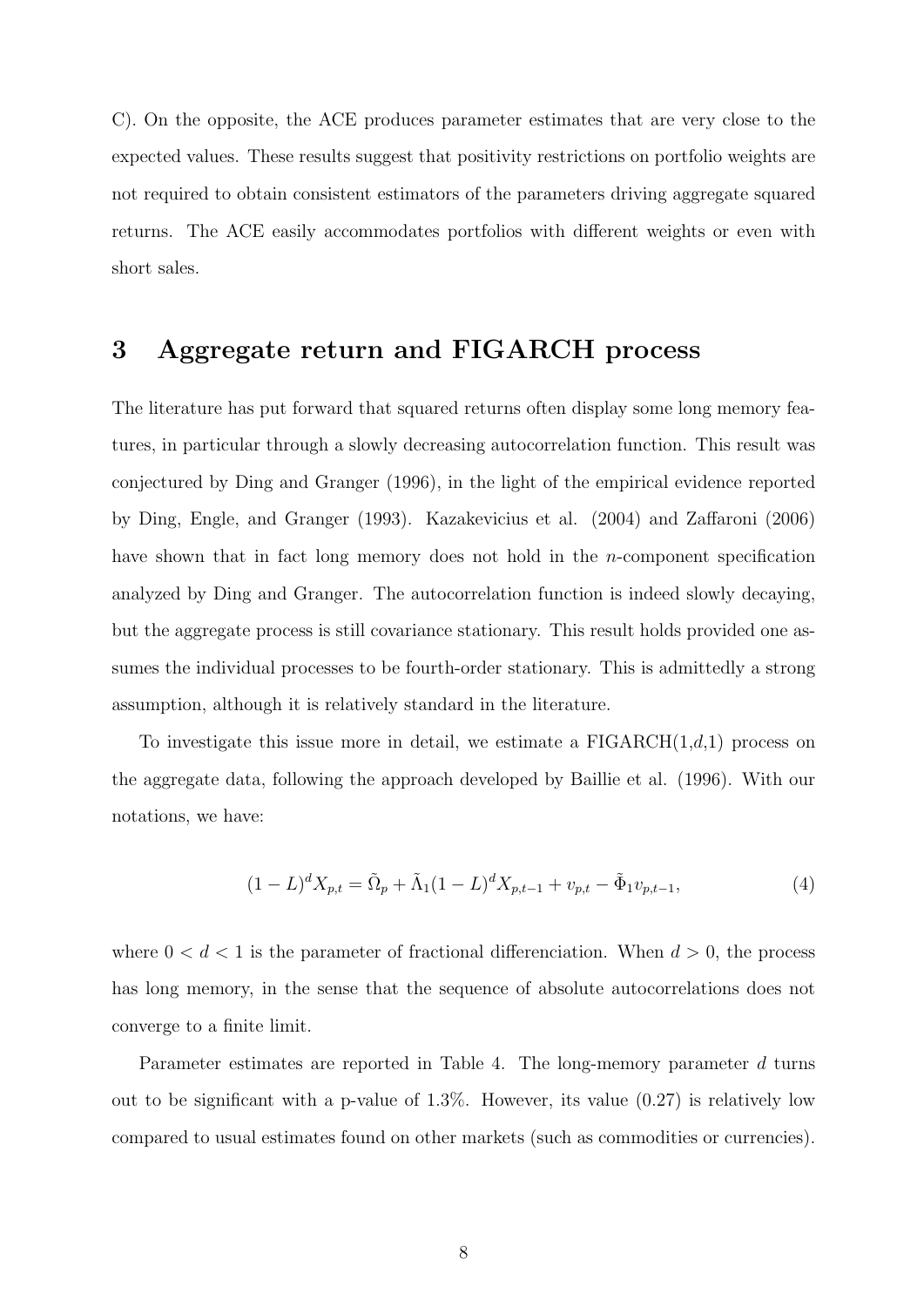This suggests that there are some long memory features, although they are likely to be limited.

Finally, we compare the autocorrelation function obtained with the data to the one obtained with the QMLE, the ACE, and the FIGARCH process. For the FIGARCH process, we simulate a long sample (10 million draws with the parameters reported in the table). The autocorrelation function is displays in Figure 1. As the figure shows, the autocorrelation function of the ACE decreases much more slowly than the strong GARCH process, but faster than the FIGARCH process. The ACE is also closer to the data.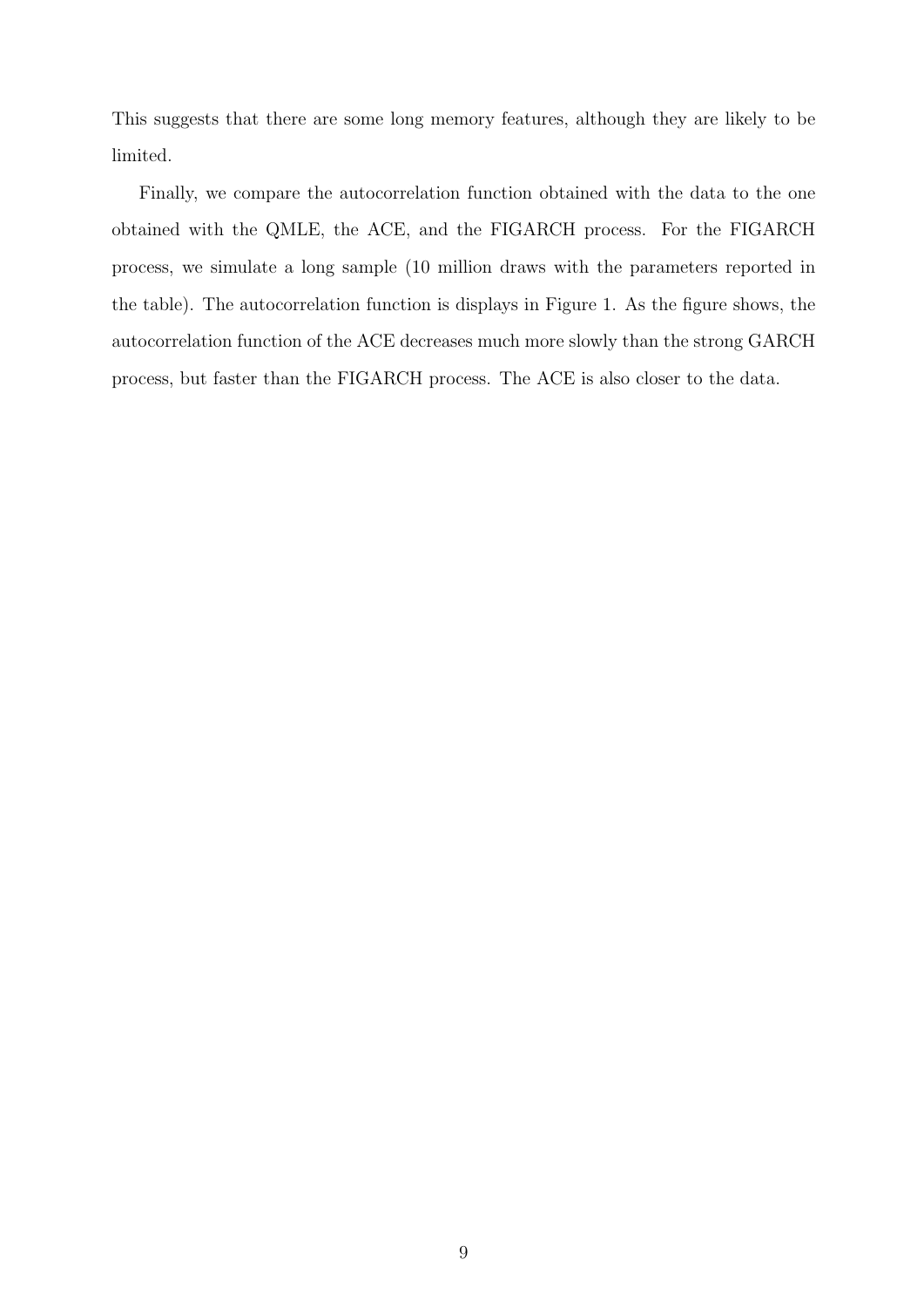# References

- [1] Baillie, R.T., Bollerslev, T., Mikkelsen, H.O., 1996. Fractionally integrated generalized autoregressive conditional heteroskedasticity, Journal of Econometrics 74, 3–30.
- [2] Baillie, R.T., Chung, H., 2001. Estimation of GARCH models from the autocorrelations of the squares of a process, Journal of Time Series Analysis, 22, 631–650.
- [3] Bartlett, M.S., 1946. On the theoretical specification and sampling properties of autocorrelated time-series, Journal of Royal Statistical Society, B8, 27–41.
- [4] Brockwell, P.J., Davis, R.A., 1991. Time Series: Theory and Methods, second edition, Springer-Verlag, New York.
- [5] Ding, Z., Engle, R.F., 1994. Large scale conditional covariance matrix modeling, estimation and testing, University of California, San Diego Working Paper.
- [6] Ding, Z., Granger, C.W.J., 1996. Modeling volatility persistence of speculative returns: A new approach, Journal of Econometrics 73, 185–215.
- [7] Engle, R.F., 1982. Autoregressive conditional heteroscedasticity with estimates of the variance of United Kingdom inflation, Econometrica 50, 987–1007.
- [8] He, C., Teräsvirta, T., 1999. Properties of moments of a family of GARCH processes, Journal of Econometrics 92, 173–192.
- [9] Kazakevičius, V., Leipus, R., Viano, M.-C., 2004. Stability of random coefficient ARCH models and aggregation schemes, Journal of Econometrics, 120, 139–158.
- [10] Ledoit, O., Santa-Clara, P., Wolf, M., 2003. Flexible multivariate GARCH modeling with an application to international stock markets, Review of Economics and Statistics 85, 735–747.
- [11] Newey, W.K., West, K.D., 1987. A simple, positive semidefinite, heteroskedasticity and autocorrelation consistent covariance matrix, Econometrica 55, 703–708.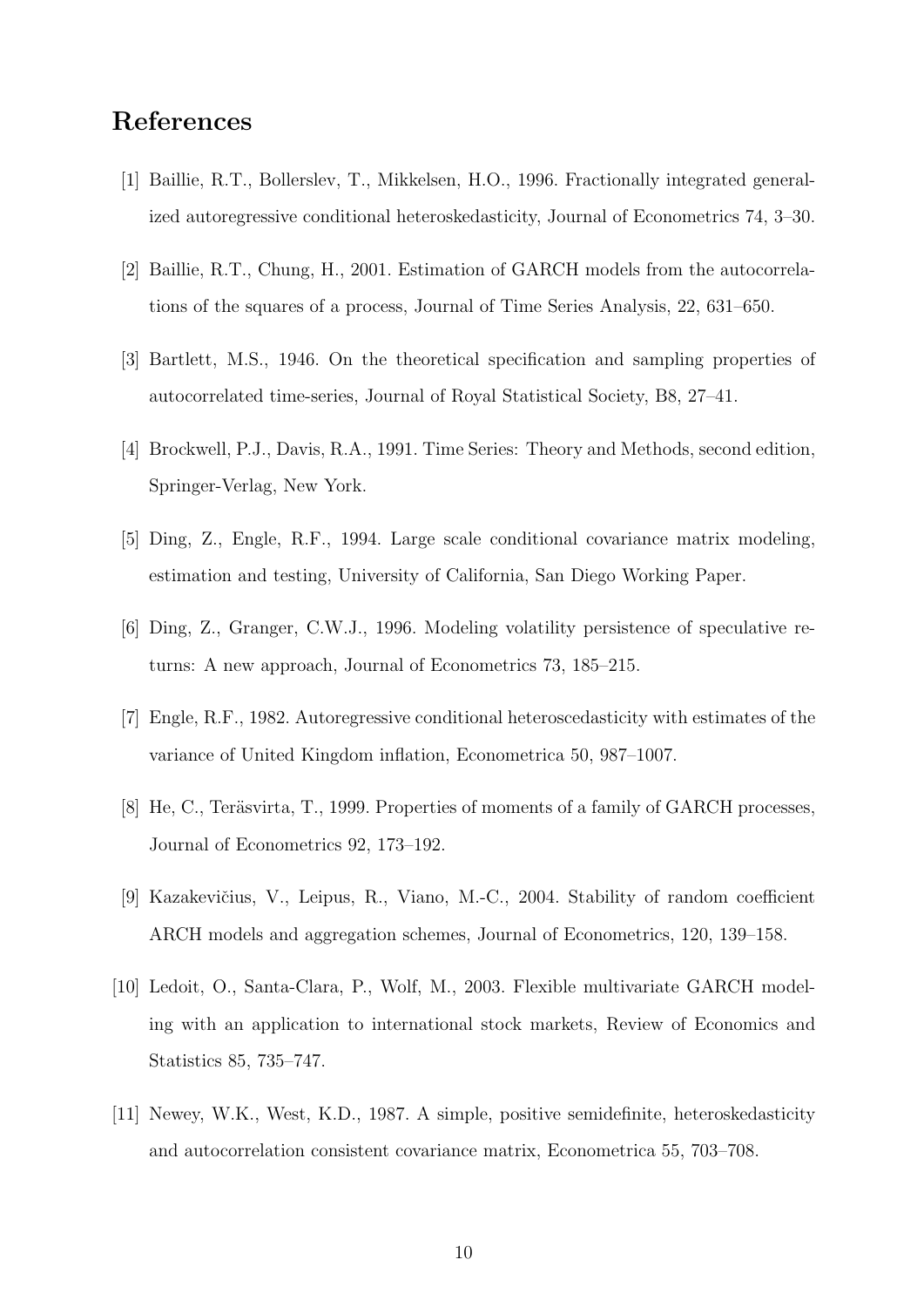[12] Zaffaroni, P., 2006. Contemporaneous aggregation of GARCH processes, Journal of Time Series Analysis 28, 521–544.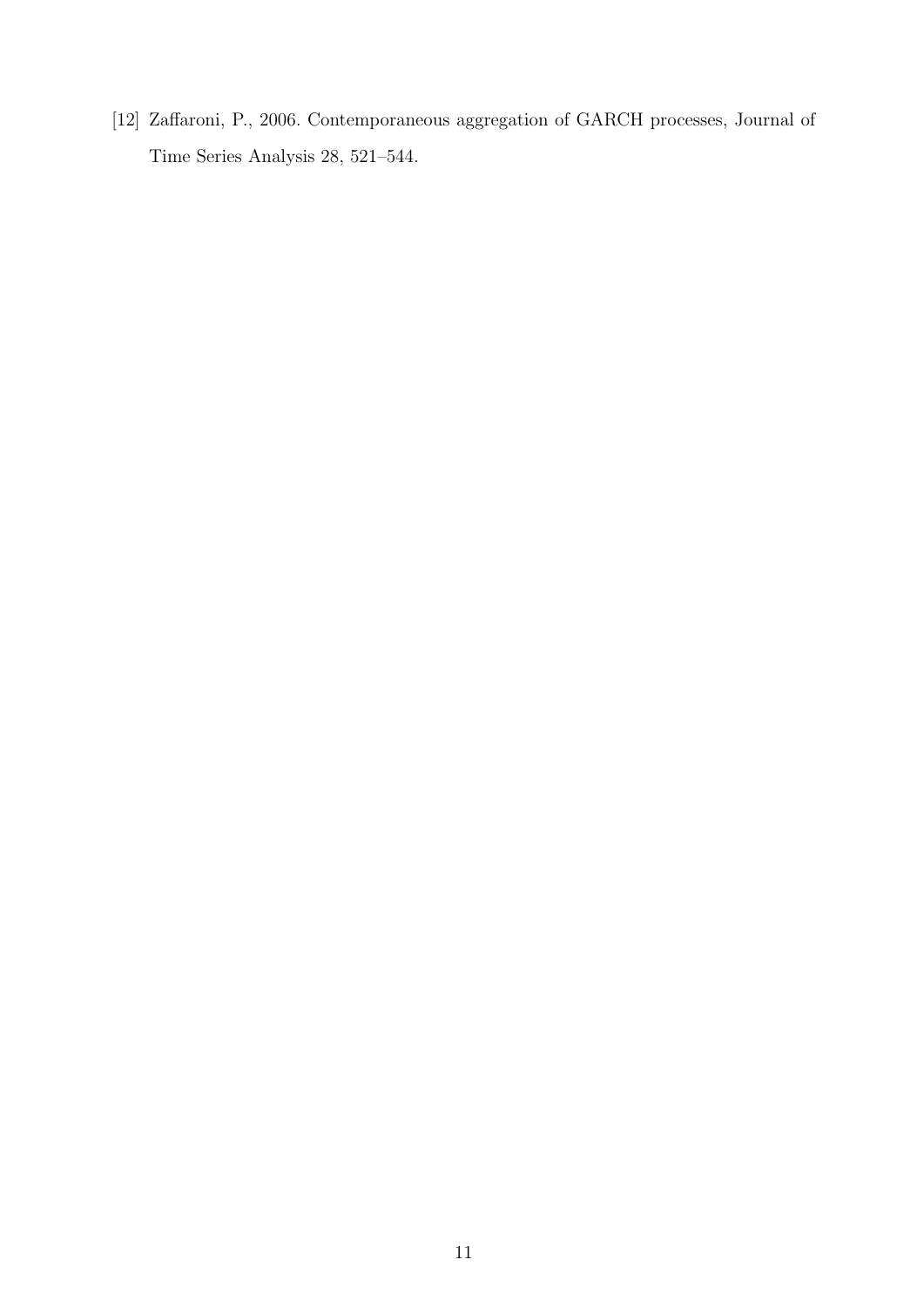|                                  | $\alpha_i$    | $\beta_i$    | $\gamma_i$    | $\omega_i(\times 100)$    | $h_i(\times 100)$    |
|----------------------------------|---------------|--------------|---------------|---------------------------|----------------------|
| Panel A: Conditional variances   |               |              |               |                           |                      |
| Mean                             | 0.054         | 0.938        | 0.991         | 0.357                     | 0.520                |
| Std dev.                         | 0.020         | 0.023        | 0.009         | 0.288                     | 0.403                |
| <b>Skewness</b>                  | 1.230         | $-1.066$     | $-3.042$      | 2.372                     | 3.295                |
| Kurtosis                         | 5.462         | 4.103        | 14.413        | 8.837                     | 16.678               |
| $\overline{p}$                   | 9.445         | 149.456      | 149.045       |                           |                      |
| std err.                         | (0.261)       | (4.294)      | (4.711)       |                           |                      |
| q                                | 184.909       | 8.899        | 1.140         |                           |                      |
| std err.                         | (5.236)       | (0.249)      | (0.029)       |                           |                      |
| $\tilde{V}^{(w)1/2}$             | 0.015         | 0.018        | 0.007         |                           |                      |
| $\tilde{S}^{(w)}$                | 0.598         | $-0.607$     | $-1.834$      |                           |                      |
| $\tilde{K}^{(w)}$                | 3.503         | 3.512        | 7.970         |                           |                      |
|                                  | $\alpha_{ij}$ | $\beta_{ij}$ | $\gamma_{ij}$ | $\omega_{ij}(\times 100)$ | $h_{ij}(\times 100)$ |
| Panel B: Conditional covariances |               |              |               |                           |                      |
| Mean                             | 0.036         | 0.944        | 0.980         | 0.128                     | 0.067                |
| Std dev.                         | 0.008         | 0.014        | 0.010         | 0.071                     | 0.033                |
| <b>Skewness</b>                  | 0.415         | $-0.842$     | $-1.531$      | 1.184                     | 2.073                |
| Kurtosis                         | 3.218         | 4.110        | 6.196         | 5.630                     | 13.849               |
| $\mathcal{p}$                    | 20.624        | 289.620      | 227.805       |                           |                      |
| std err.                         | (0.602)       | (8.187)      | (6.743)       |                           |                      |
| q                                | 548.987       | 17.351       | 4.724         |                           |                      |
| std err.                         | (16.218)      | (0.484)      | (0.133)       |                           |                      |
| $\tilde{V}^{(w)1/2}$             | 0.008         | 0.013        | 0.009         |                           |                      |
| $\tilde{S}^{(w)}$                | 0.415         | $-0.436$     | $-0.886$      |                           |                      |
| $\tilde{K}^{(w)}$                | 3.247         | 3.265        | 4.147         |                           |                      |
|                                  | $\alpha_{ij}$ | $\beta_{ij}$ | $\gamma_{ij}$ | $\omega_{ij}$             | $h_{ij}$             |
| Panel C: Correlation matrix      |               |              |               |                           |                      |
| $\alpha_{ij}$                    | $\mathbf{1}$  |              |               |                           |                      |
| $\beta_{ij}$                     | $-0.679$      | $\mathbf{1}$ |               |                           |                      |
| $\gamma_{ij}$                    | $-0.136$      | 0.820        | $\mathbf{1}$  |                           |                      |
| $\omega_{ij}$                    | 0.161         | $-0.581$     | $-0.659$      | $\mathbf{1}$              |                      |
| $h_{ij}$                         | 0.032         | 0.148        | 0.225         | 0.503                     | $\mathbf 1$          |

Table 1: Summary statistics for the parameter estimates of conditional variance and covariance processes

Note: The parameters of the conditional variance and covariance processes are estimated for U.S. equity returns over the 1988-2013 sample. Parameters are  $(\alpha_i, \beta_i, \gamma_i, \omega_i, h_i)$ for conditional variances (Panel A) and  $(\alpha_{ij}, \beta_{ij}, \gamma_{ij}, \omega_{ij}, h_{ij})$  for conditional covariances (Panel B). Summary statistics are the mean, standard deviation, skewness, and kurtosis of the empirical distribution, the ML estimates of the parameters  $p$  and  $q$  of the corresponding Beta distribution (with the standard error in parentheses), and the standard deviation, skewness, and kurtosis implied by the estimated Beta distribution. Panel C provides the cross-correlations between the parameter estimates  $(\alpha_{ij}, \beta_{ij}, \gamma_{ij}, \omega_{ij}, h_{ij})$  of the conditional covariance processes.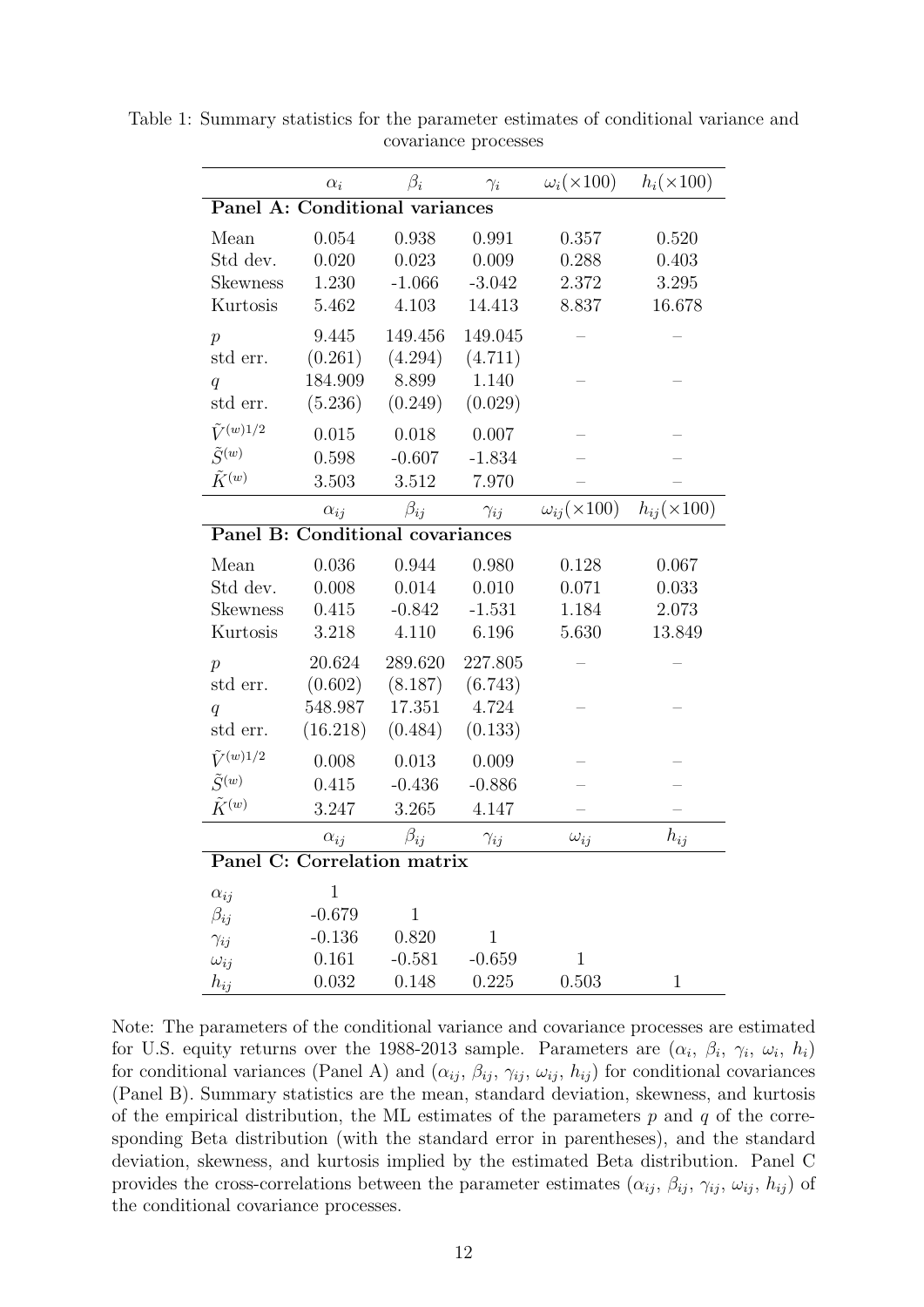|                                     | Expected value                      | QMLE                        | ACE(10,5)                   | ACE(20,5)                   | ACE(40,5)                   |  |
|-------------------------------------|-------------------------------------|-----------------------------|-----------------------------|-----------------------------|-----------------------------|--|
| <b>Panel A:</b> $N = 20, T = 6,000$ |                                     |                             |                             |                             |                             |  |
| $\Omega_p$                          | 0.008                               | 0.025                       | 0.005                       | 0.006                       | 0.006                       |  |
| $\Psi_1$                            | 0.035                               | (0.040)<br>0.036            | (0.008)<br>0.034            | (0.002)<br>0.032            | (0.013)<br>0.033            |  |
| $\Phi_1$                            | 0.939                               | (0.009)<br>0.823            | (0.041)<br>0.935            | (0.009)<br>0.941            | (0.022)<br>0.935            |  |
|                                     |                                     | (0.218)                     | (0.067)                     | (0.012)                     | (0.084)                     |  |
| $\Lambda_1$                         | 0.973                               | 0.858<br>(0.221)            | 0.970<br>(0.035)            | 0.970<br>(0.011)            | 0.970<br>(0.073)            |  |
|                                     | <b>Panel B:</b> $N = 40, T = 6,000$ |                             |                             |                             |                             |  |
| $\Omega_p$                          | 0.008                               | 0.031<br>(0.034)            | 0.005<br>(0.008)            | 0.003<br>(0.006)            | 0.005<br>(0.009)            |  |
| $\Psi_1$                            | 0.035                               | 0.030                       | 0.030                       | 0.030                       | 0.033                       |  |
| $\Phi_1$                            | 0.939                               | (0.011)<br>0.718            | (0.034)<br>0.931            | (0.039)<br>0.931            | (0.045)<br>0.927            |  |
| $\Lambda_1$                         | 0.973                               | (0.262)<br>0.748<br>(0.267) | (0.081)<br>0.961<br>(0.063) | (0.072)<br>0.961<br>(0.047) | (0.089)<br>0.960<br>(0.065) |  |

Table 2: Simulation experiments: Estimates of the aggregate GARCH parameters

Note: The table provides the median of the GARCH parameter estimates for the QMLE and the ACE. The ACE is based on  $K_{\Lambda} = 10$ , 20 and 40 lags and  $K_{\Phi} = 5$  lags. The median of the absolute deviations from the median is reported in parentheses.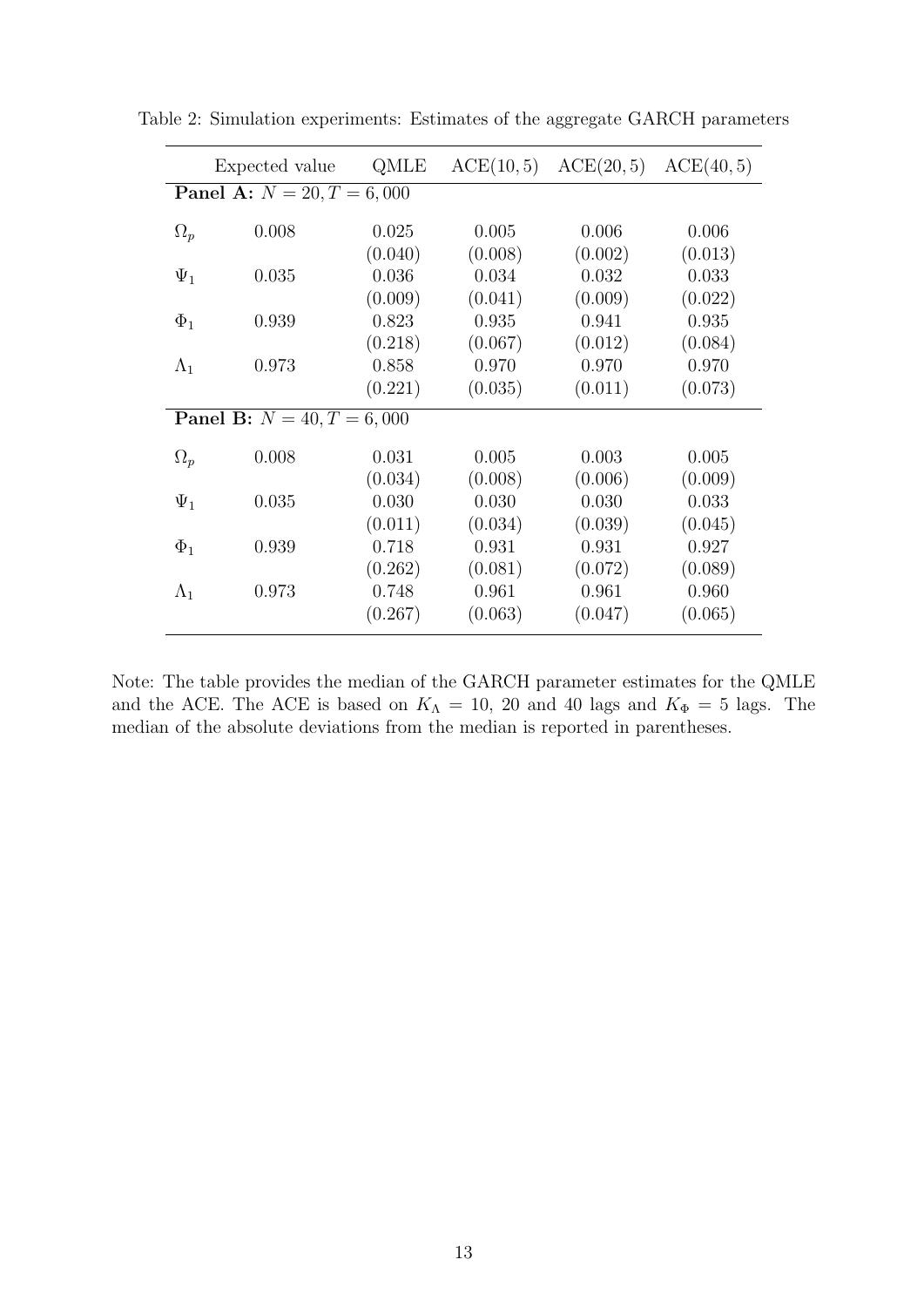|             | Expected value                                                  | QMLE    | ACE(10,5) | ACE(20, 5) | ACE(40,5) |  |
|-------------|-----------------------------------------------------------------|---------|-----------|------------|-----------|--|
|             | <b>Panel A: High correlations</b> $(\rho_{ij} \in [0.75; 0.9])$ |         |           |            |           |  |
| $\Omega_p$  | 0.008                                                           | 0.029   | 0.008     | 0.008      | 0.008     |  |
|             |                                                                 | (0.032) | (0.009)   | (0.009)    | (0.007)   |  |
| $\Psi_1$    | 0.035                                                           | 0.035   | 0.035     | 0.031      | 0.032     |  |
|             |                                                                 | (0.010) | (0.026)   | (0.022)    | (0.024)   |  |
| $\Phi_1$    | 0.939                                                           | 0.768   | 0.909     | 0.911      | 0.909     |  |
|             |                                                                 | (0.244) | (0.074)   | (0.074)    | (0.062)   |  |
| $\Lambda_1$ | 0.973                                                           | 0.804   | 0.944     | 0.943      | 0.941     |  |
|             |                                                                 | (0.249) | (0.065)   | (0.067)    | (0.053)   |  |
|             | Panel B: t distribution ( $\nu = 5$ )                           |         |           |            |           |  |
| $\Omega_p$  | 0.008                                                           | 0.036   | 0.007     | 0.007      | 0.007     |  |
|             |                                                                 | (0.036) | (0.012)   | (0.009)    | (0.008)   |  |
| $\Psi_1$    | 0.035                                                           | 0.043   | 0.032     | 0.031      | 0.030     |  |
|             |                                                                 | (0.010) | (0.011)   | (0.012)    | (0.010)   |  |
| $\Phi_1$    | 0.939                                                           | 0.828   | 0.941     | 0.942      | 0.942     |  |
|             |                                                                 | (0.165) | (0.080)   | (0.034)    | (0.035)   |  |
| $\Lambda_1$ | 0.973                                                           | 0.871   | 0.973     | 0.973      | 0.973     |  |
|             |                                                                 | (0.168) | (0.049)   | (0.030)    | (0.032)   |  |
|             | Panel C: Alternative weight vector with short sales             |         |           |            |           |  |
| $\Omega_p$  | 0.008                                                           | 0.023   | 0.005     | 0.005      | 0.005     |  |
|             |                                                                 | (0.030) | (0.007)   | (0.007)    | (0.005)   |  |
| $\Psi_1$    | 0.035                                                           | 0.041   | 0.036     | 0.034      | 0.035     |  |
|             |                                                                 | (0.010) | (0.035)   | (0.037)    | (0.037)   |  |
| $\Phi_1$    | 0.939                                                           | 0.782   | 0.923     | 0.925      | 0.924     |  |
|             |                                                                 | (0.238) | (0.072)   | (0.074)    | (0.063)   |  |
| $\Lambda_1$ | 0.973                                                           | 0.823   | 0.959     | 0.959      | 0.959     |  |
|             |                                                                 | (0.242) | (0.051)   | (0.053)    | (0.042)   |  |

Table 3: Simulation experiments: Estimates of the aggregate GARCH parameters – Robustness analysis

Note: The table provides the median of the GARCH parameter estimates for the QMLE and the ACE under various changes in the baseline experiment. The ACE is based on  $K_{\Lambda} = 10, 20$  and 40 lags and  $K_{\Phi} = 5$  lags. The median of the absolute deviations from the median is reported in parentheses.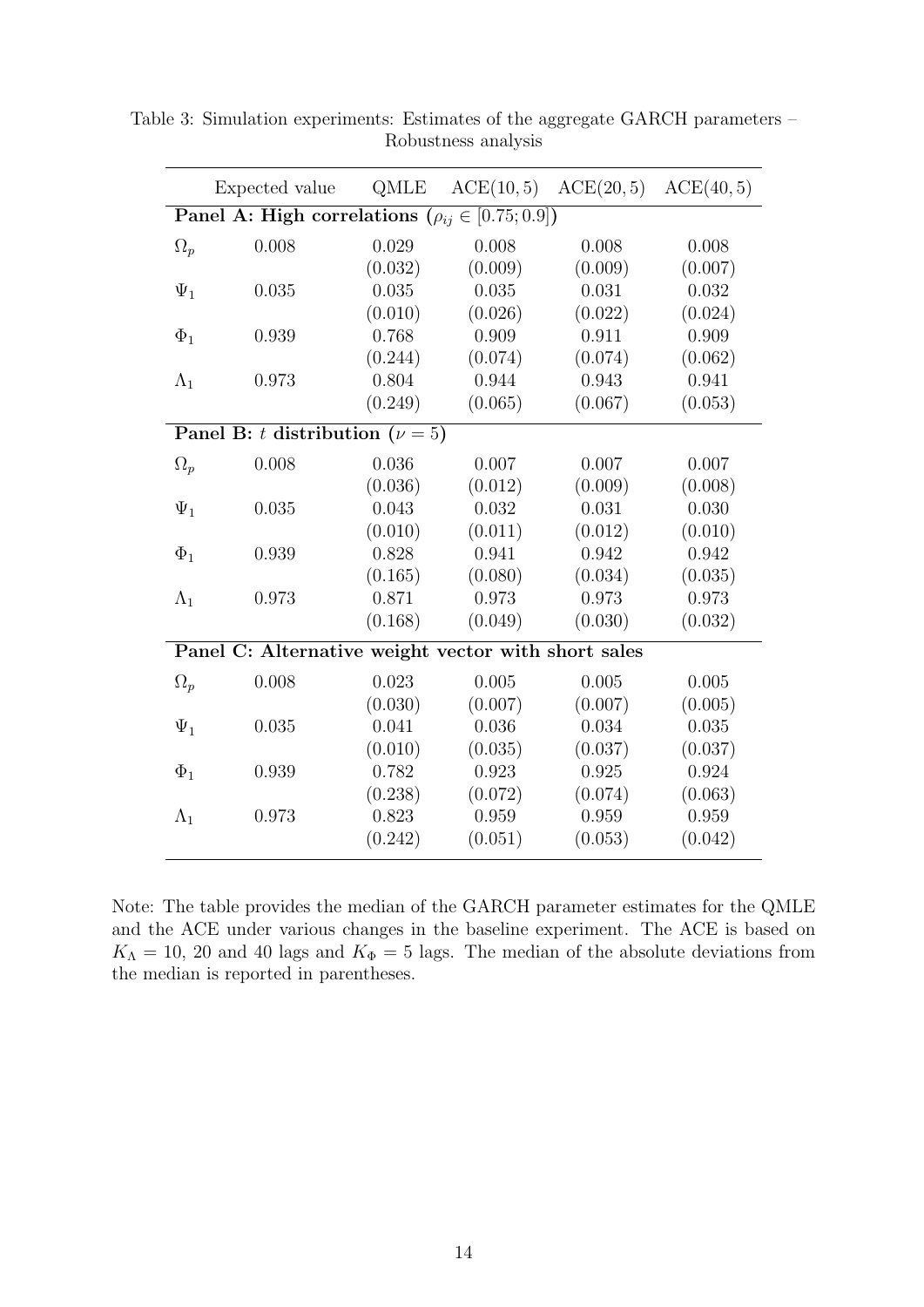|                           |        | Parameter estimate Robust standard error |  |
|---------------------------|--------|------------------------------------------|--|
|                           |        |                                          |  |
| $\tilde{\Omega}_p$ (×100) | 0.0011 | 0.0006                                   |  |
| $\Lambda$ 1               | 0.2391 | 0.3940                                   |  |
| $\tilde{\Phi}_1$          | 0.4512 | 0.4691                                   |  |
|                           | 0.2700 | 0.1206                                   |  |

Table 4: Estimation of a FIGARCH process on aggregate return

Note: The table reports the estimation of a FIGARCH process (Equation (4)) on aggregate returns.